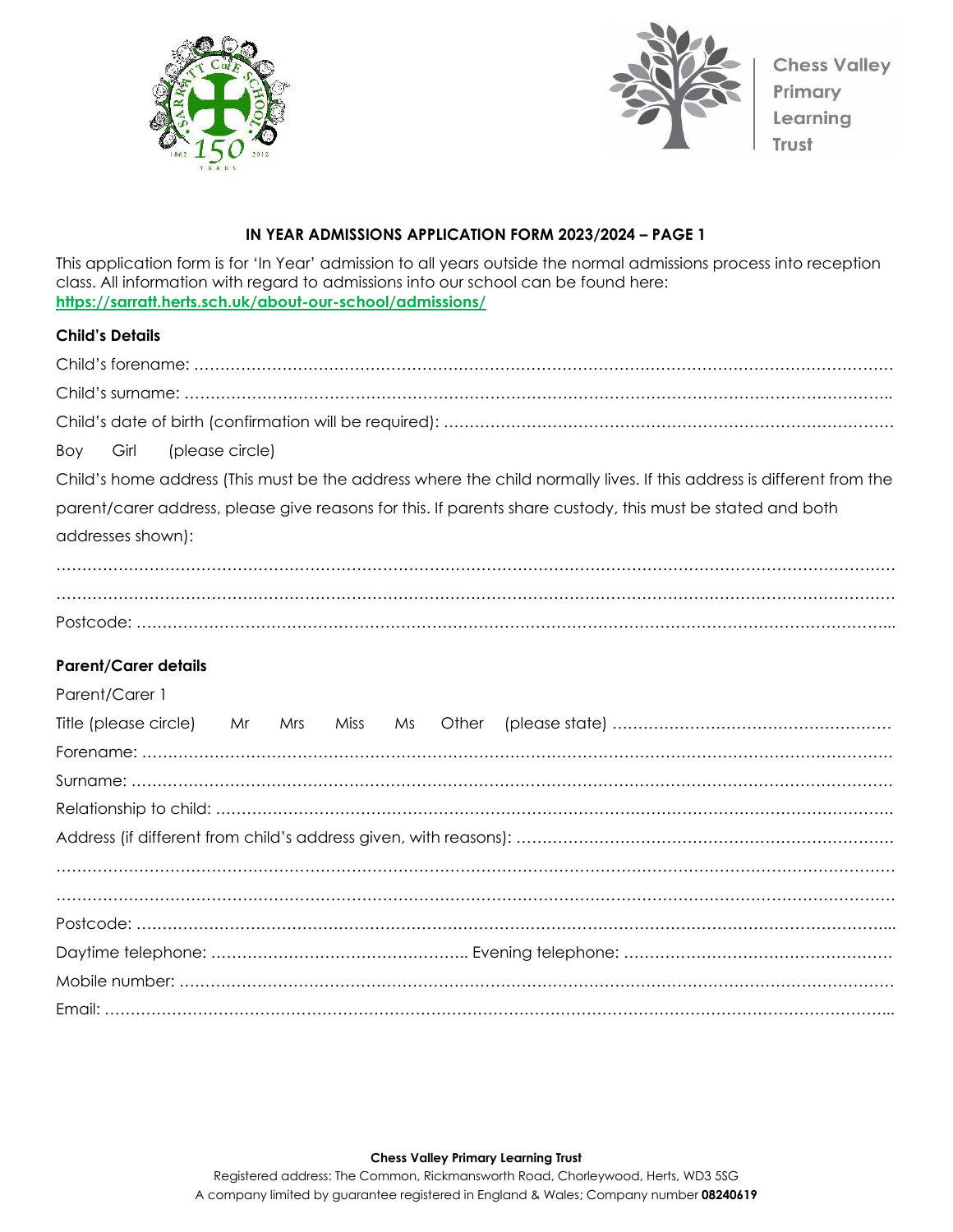



#### **IN YEAR ADMISSIONS APPLICATION FORM – PAGE 2**

## **Additional Educational Details**

➢ Does your child have a Statement of Special Educational Needs or Education Health and Care Plan

(EHCP)? Yes No (please circle)

#### **Admissions Criteria**

**Parent/Carer 2**

The Governors will offer a place to a child with an Education, Health & Care (EHC) Plan which names Sarratt School above all others.

Please give the name, date of birth and class of any older sibling\* who will still be a pupil on roll in the school at the time of application (\*please refer to the notes of the admissions policy for our definition of sibling).

For multiple siblings please add all names together on the spaces below.

Sibling details:

**Chess Valley Primary Learning Trust** Registered address: The Common, Rickmansworth Road, Chorleywood, Herts, WD3 5SG A company limited by guarantee registered in England & Wales; Company number **08240619**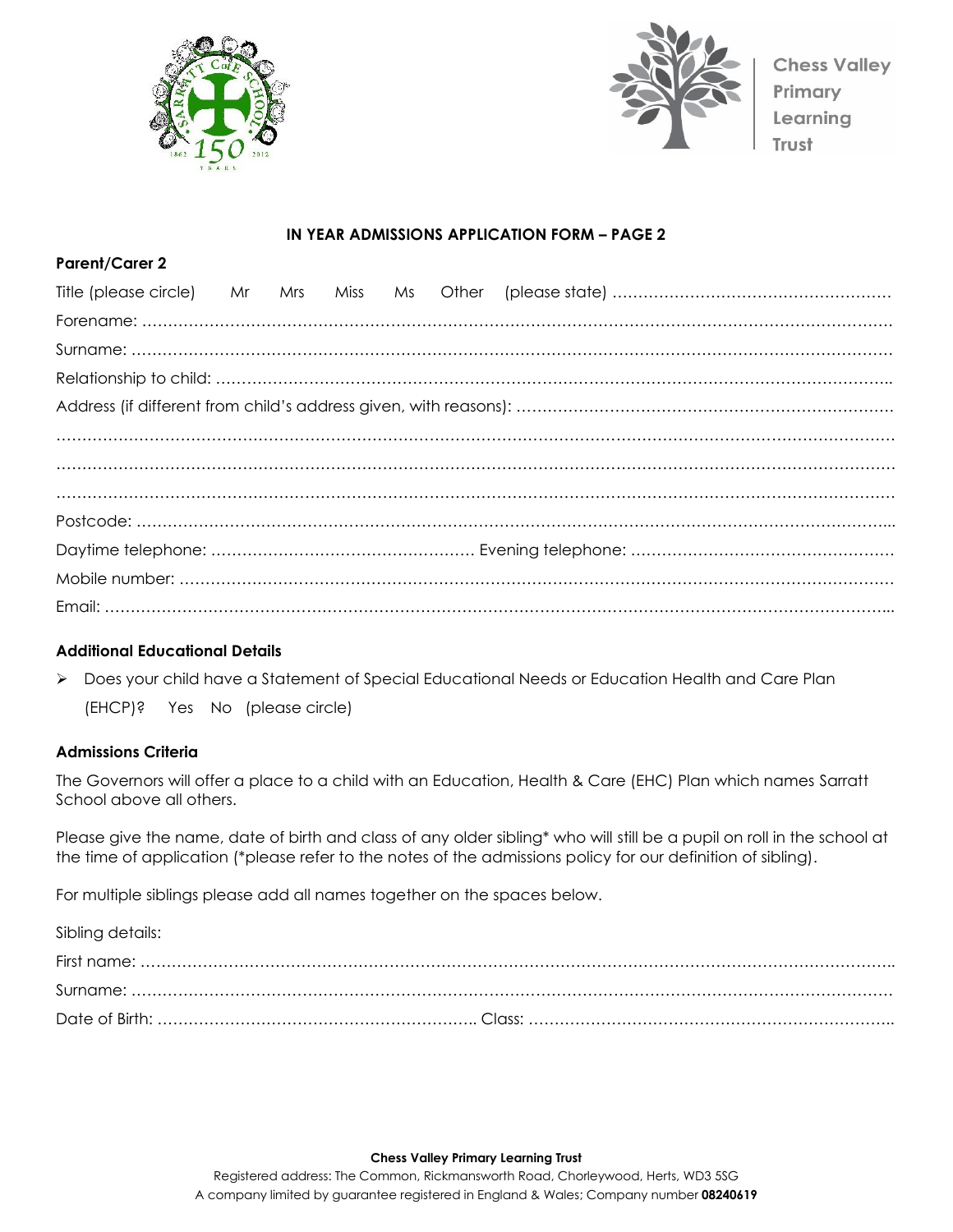



## **IN YEAR ADMISISONS APPLICATION FORM – PAGE 3**

Please select the criteria under which you wish to be considered in the table below:

|               | In Year Admissions Policy Criteria                                                                                                                                                                                                                                                                                                                                                                                                                                 | Please tick all relevant<br>criteria |
|---------------|--------------------------------------------------------------------------------------------------------------------------------------------------------------------------------------------------------------------------------------------------------------------------------------------------------------------------------------------------------------------------------------------------------------------------------------------------------------------|--------------------------------------|
|               | Any child with an Education, Health & Care Plan (EHCP) which names Sarratt                                                                                                                                                                                                                                                                                                                                                                                         |                                      |
| School.       |                                                                                                                                                                                                                                                                                                                                                                                                                                                                    |                                      |
|               | Looked After Children (LAC) and all Previously Looked After Children (PLAC),<br>including those who appear (to the admissions authority) to have been<br>in state care outside of England, who were previously 'looked after' but<br>immediately after being 'looked after' became subject to an adoption,<br>child arrangement or special guardianship order.                                                                                                     |                                      |
| $\mathcal{P}$ | <b>Medical or Social:</b> Children for whom it can be demonstrated that they<br>have a particular medical or social need to go to the school. A panel of<br>governors will determine whether the evidence provided is sufficiently<br>compelling to meet the requirements for this rule. The evidence must relate<br>specifically to Sarratt C of E Primary School and must clearly demonstrate<br>why Sarratt is the only school that can meet the child's needs. |                                      |
| 3             | Sibling: Children who have a sibling on the roll of the school at the time of<br>application. This applies to reception through to Year 5.                                                                                                                                                                                                                                                                                                                         |                                      |
| 4             | <b>Nearest School:</b> Children for whom it is their nearest school or academy. This<br>includes all schools except those which allocate places based on faith<br>(membership or practice) before allocating on the basis of distance.                                                                                                                                                                                                                             |                                      |
| 5             | <b>Children of Staff:</b> Children whose parent/carer is a permanent member of<br>the staff employed in the school with a permanent contract and is<br>permanently living with the child for the majority of his/her time.                                                                                                                                                                                                                                         |                                      |
| 6             | Any other children: Any other children not accounted for in the first five (5)<br>criteria.                                                                                                                                                                                                                                                                                                                                                                        |                                      |

## **Looked After Children and Previously Looked After Children (including children from overseas)**

- ➢ Is your child in the care of a Local Authority? Yes No (please circle all answers as appropriate)
- $\triangleright$  Was your child looked after by a UK local authority, but ceased to be so because they were adopted (or became subject to a child arrangement order or special guardianship order)? Yes No
- ➢ Was your child looked after overseas (outside of the UK) by a local authority or government agency, but

ceased to be so because they were adopted (or became subject to a child arrangement order or special

guardianship order)? Yes No

*If yes, please provide a letter or other official confirmation from Children's Services confirming the legal status of the child and the local authority/government agency with whom the child is/was in care, or a copy of the child arrangement or special guardianship order (if applicable).*